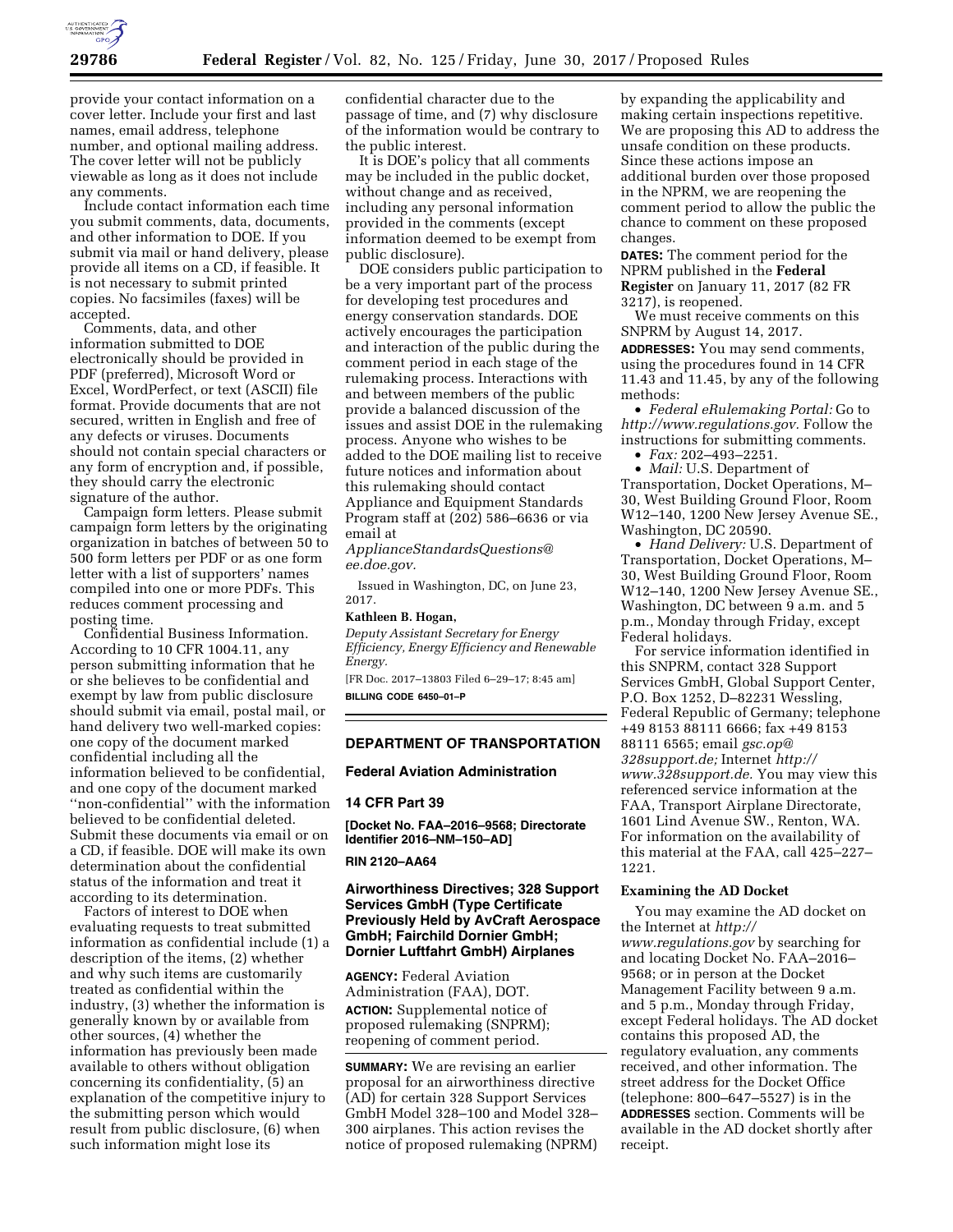## **FOR FURTHER INFORMATION CONTACT:**

Todd Thompson, Aerospace Engineer, International Branch, ANM–116, Transport Airplane Directorate, FAA, 1601 Lind Avenue SW., Renton, WA 98057–3356; telephone 425–227–1175; fax 425–227–1149.

# **SUPPLEMENTARY INFORMATION:**

## **Comments Invited**

We invite you to send any written relevant data, views, or arguments about this proposed AD. Send your comments to an address listed under the **ADDRESSES** section. Include ''Docket No. FAA–2016–9568; Directorate Identifier 2016–NM–150–AD'' at the beginning of your comments. We specifically invite comments on the overall regulatory, economic, environmental, and energy aspects of this proposed AD. We will consider all comments received by the closing date and may amend this proposed AD based on those comments.

We will post all comments we receive, without change, to *[http://](http://www.regulations.gov) [www.regulations.gov,](http://www.regulations.gov)* including any personal information you provide. We will also post a report summarizing each substantive verbal contact we receive about this proposed AD.

## **Discussion**

We issued an NPRM to amend 14 CFR part 39 by adding an AD that would apply to certain 328 Support Services GmbH Model 328–100 and Model 328– 300 airplanes. The NPRM published in the **Federal Register** on January 11, 2017 (82 FR 3217). The NPRM was prompted by reports of broken bonding wires of certain fuel line clamps. The NPRM proposed to require a one-time inspection of certain fuel line clamps for discrepancies, and replacement of any discrepant clamps.

# **Actions Since the NPRM Was Issued**

Since we issued the NPRM, we have determined that repetitive inspections are necessary to address the unsafe condition and that additional airplanes are affected by the unsafe condition and must be added to the applicability.

The European Aviation Safety Agency (EASA), which is the Technical Agent for the Member States of the European Union, has issued EASA Airworthiness Directive 2017–0016, dated January 31, 2017 (referred to after this as the Mandatory Continuing Airworthiness Information, or ''the MCAI''), to correct an unsafe condition on all 328 Support Services GmbH Model 328–100 and Model 328–300 airplanes. The MCAI states:

Occurrences of broken bonding wires of the fuel line clamps have been reported on Dornier 328–100 and Dornier 328–300 aeroplanes equipped with fuel line clamps Part Number (P/N) 14C02–10A, or P/N 14C02–12A, or P/N 14C02–16A. The affected fuel line clamps have been installed in accordance with the instructions of Dornier 328 Service Bulletin (SB) SB–328–28–490 or SB–328J–28–241, as applicable, to reduce occurrences of fuel line chafing.

The results of the investigation did not identify design deficiency or production failure of the fuel line clamps. It is assumed that the chafing and breaking of the bonding wires are caused either by excessive vibration, misalignment, excessive installation tolerances or mistakes on installation or a combination thereof.

This condition, if not detected and corrected, could lead to the loss of bonding function and, in combination with a lightning strike, create a source of ignition in a fuel tank, possibly resulting in a fire or explosion and consequent loss of the aeroplane.

To address the unsafe condition, 328 Support Services issued Alert SB (ASB) ASB–328–28–041 (for Dornier 328–100) and ASB–328J–28–018 (for Dornier 328–300), providing inspection instructions.

Consequently, EASA issued AD 2016–0169 [which corresponds to the NPRM] to require a one-time inspection of the fuel line clamps and, depending on findings, replacement. That [EASA] AD also required the reporting off all inspection results to the design approval holder.

Since that [EASA] AD was issued, it was determined that repetitive inspections are necessary and 328 Support Services revised the applicable ASBs accordingly.

For the reason described above, this [EASA] AD retains the requirements of EASA AD 2016–0169, which is superseded, and requires repetitive inspections of all Hydraflow fuel line clamps [*i.e.,* a general visual inspection of all Hydraflow fuel line clamps for worn and missing bonding wires; a general visual inspection of the jet pump outlet, connection part, and fuel lines for chafing marks; and a measurement of the depth of the chafing marks on affected parts] and continued reporting to the TC Holder.

You may examine the MCAI in the AD docket on the Internet at *[http://](http://www.regulations.gov) [www.regulations.gov](http://www.regulations.gov)* by searching for and locating Docket No. FAA–2016– 9568.

# **Related Service Information Under 1 CFR Part 51**

328 Support Services has issued Alert Service Bulletin ASB–328J–28–018, Revision 2, dated December 12, 2016; and Alert Service Bulletin ASB–328– 28–041, Revision 2, dated December 12, 2016. The service information describes procedures for a general visual inspection of all Hydraflow fuel line clamps for worn and missing bonding wires; a general visual inspection of the jet pump outlet, connection part, and fuel lines for chafing marks; a measurement of the depth of the chafing

marks, and replacement of affected parts. These documents are distinct since they apply to different airplane models. This service information is reasonably available because the interested parties have access to it through their normal course of business or by the means identified in the **ADDRESSES** section.

## **Comments**

We gave the public the opportunity to participate in developing this proposed AD. We considered the comments received.

# **Request To Refer to Updated Service Information**

Two commenters, Patrick Brady and Christoph Thallmayr, requested that we revise the proposed AD to refer to the latest 328 Support Services Service Bulletins. The commenters stated that updated versions of the service information specify repetitive inspections at intervals of 2,500 flight hours. The commenters further noted that EASA issued an updated AD, which references the latest service information. Patrick Brady noted that the repetitive inspections could be scheduled with recurring ''5A'' inspections to ensure no additional downtime is needed.

We agree with the request. We have revised this AD to refer to the updated service information and MCAI.

# **FAA's Determination and Requirements of This SNPRM**

This product has been approved by the aviation authority of another country, and is approved for operation in the United States. Pursuant to our bilateral agreement with the State of Design Authority, we have been notified of the unsafe condition described in the MCAI and service information referenced above. We are proposing this AD because we evaluated all pertinent information and determined an unsafe condition exists and is likely to exist or develop on other products of these same type designs.

Certain changes described above expand the scope of the NPRM. As a result, we have determined that it is necessary to reopen the comment period to provide additional opportunity for the public to comment on this SNPRM.

# **Costs of Compliance**

We estimate that this SNPRM affects 25 airplanes of U.S. registry

We estimate the following costs to comply with this proposed AD: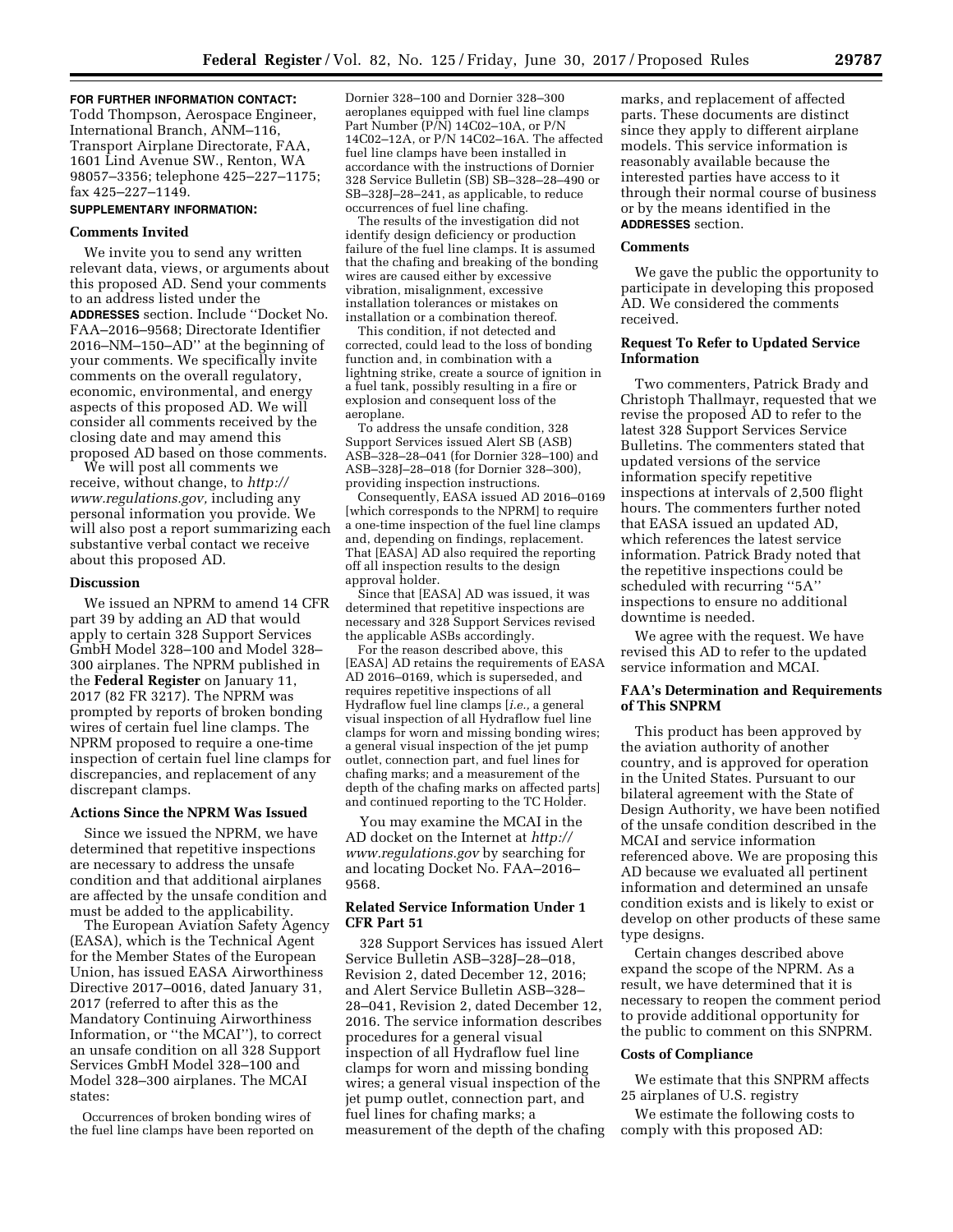# ESTIMATED COSTS

| Action      | Labor cost                                                          | Parts cost | Cost per product           | Cost on U.S.<br>operators     |
|-------------|---------------------------------------------------------------------|------------|----------------------------|-------------------------------|
| Inspections | 8 work-hours $\times$ \$85 per hour =<br>\$680 per inspection cycle | \$0        | \$680 per inspection cycle | \$17,000 per inspection cycle |
|             | work-hour $\times$ \$85 per hour =<br>\$85 per inspection cycle.    |            | \$85 per inspection cycle  | \$2,125 per inspection cycle  |

We estimate the following costs to do any necessary replacements that would

be required based on the results of the proposed inspection. We have no way of

determining the number of aircraft that might need these replacements.

# ON-CONDITION COSTS

| Action | Labor cost | Parts cost | Cost per product |
|--------|------------|------------|------------------|
|        |            |            |                  |

## **Paperwork Reduction Act**

A federal agency may not conduct or sponsor, and a person is not required to respond to, nor shall a person be subject to penalty for failure to comply with a collection of information subject to the requirements of the Paperwork Reduction Act unless that collection of information displays a current valid OMB control number. The control number for the collection of information required by this proposed AD is 2120– 0056. The paperwork cost associated with this AD has been detailed in the Costs of Compliance section of this document and includes time for reviewing instructions, as well as completing and reviewing the collection of information. Therefore, all reporting associated with this AD is mandatory. Comments concerning the accuracy of this burden and suggestions for reducing the burden should be directed to the FAA at 800 Independence Ave SW., Washington, DC 20591, ATTN: Information Collection Clearance Officer, AES–200.

# **Authority for This Rulemaking**

Title 49 of the United States Code specifies the FAA's authority to issue rules on aviation safety. Subtitle I, section 106, describes the authority of the FAA Administrator. ''Subtitle VII: Aviation Programs,'' describes in more detail the scope of the Agency's authority.

We are issuing this rulemaking under the authority described in ''Subtitle VII, Part A, Subpart III, Section 44701: General requirements.'' Under that section, Congress charges the FAA with promoting safe flight of civil aircraft in air commerce by prescribing regulations for practices, methods, and procedures the Administrator finds necessary for safety in air commerce. This regulation is within the scope of that authority

because it addresses an unsafe condition **§ 39.13 [Amended]**  that is likely to exist or develop on products identified in this rulemaking action.

# **Regulatory Findings**

We determined that this proposed AD would not have federalism implications under Executive Order 13132. This proposed AD would not have a substantial direct effect on the States, on the relationship between the national Government and the States, or on the distribution of power and responsibilities among the various levels of government.

For the reasons discussed above, I certify this proposed regulation:

1. Is not a ''significant regulatory action'' under Executive Order 12866;

2. Is not a ''significant rule'' under the DOT Regulatory Policies and Procedures (44 FR 11034, February 26, 1979);

3. Will not affect intrastate aviation in Alaska; and

4. Will not have a significant economic impact, positive or negative, on a substantial number of small entities under the criteria of the Regulatory Flexibility Act.

## **List of Subjects in 14 CFR Part 39**

Air transportation, Aircraft, Aviation safety, Incorporation by reference, Safety.

## **The Proposed Amendment**

Accordingly, under the authority delegated to me by the Administrator, the FAA proposes to amend 14 CFR part 39 as follows:

# **PART 39—AIRWORTHINESS DIRECTIVES**

■ 1. The authority citation for part 39 continues to read as follows:

**Authority:** 49 U.S.C. 106(g), 40113, 44701.

■ 2. The FAA amends § 39.13 by adding the following new airworthiness directive (AD):

**328 Support Services GmbH (Type Certificate Previously Held by AvCraft Aerospace GmbH; Fairchild Dornier GmbH; Dornier Luftfahrt GmbH):** Docket No. FAA–2016–9568; Directorate Identifier 2016–NM–150–AD.

## **(a) Comments Due Date**

We must receive comments by August 14, 2017.

# **(b) Affected ADs**

None.

# **(c) Applicability**

This AD applies to 328 Support Services GmbH (Type Certificate Previously Held by AvCraft Aerospace GmbH; Fairchild Dornier GmbH; Dornier Luftfahrt GmbH) airplanes, certificated in any category, as identified in paragraphs  $(c)(1)$  and  $(c)(2)$  of this AD.

(1) Model 328–100 airplanes, all serial numbers.

(2) Model 328–300 airplanes, all serial numbers.

## **(d) Subject**

Air Transport Association (ATA) of America Code 28, Fuel.

## **(e) Reason**

This AD was prompted by reports of broken bonding wires of certain fuel line clamps. We are issuing this AD to prevent the loss of bonding function, which, in combination with a lightning strike, could create a source of ignition in a fuel tank, possibly resulting in a fire or explosion and consequent loss of the airplane.

# **(f) Compliance**

Comply with this AD within the compliance times specified, unless already done.

#### **(g) Repetitive Inspections**

Within 6 months after the effective date of this AD, do a general visual inspection of all Hydraflow fuel line clamps for worn and missing bonding wires; do a general visual